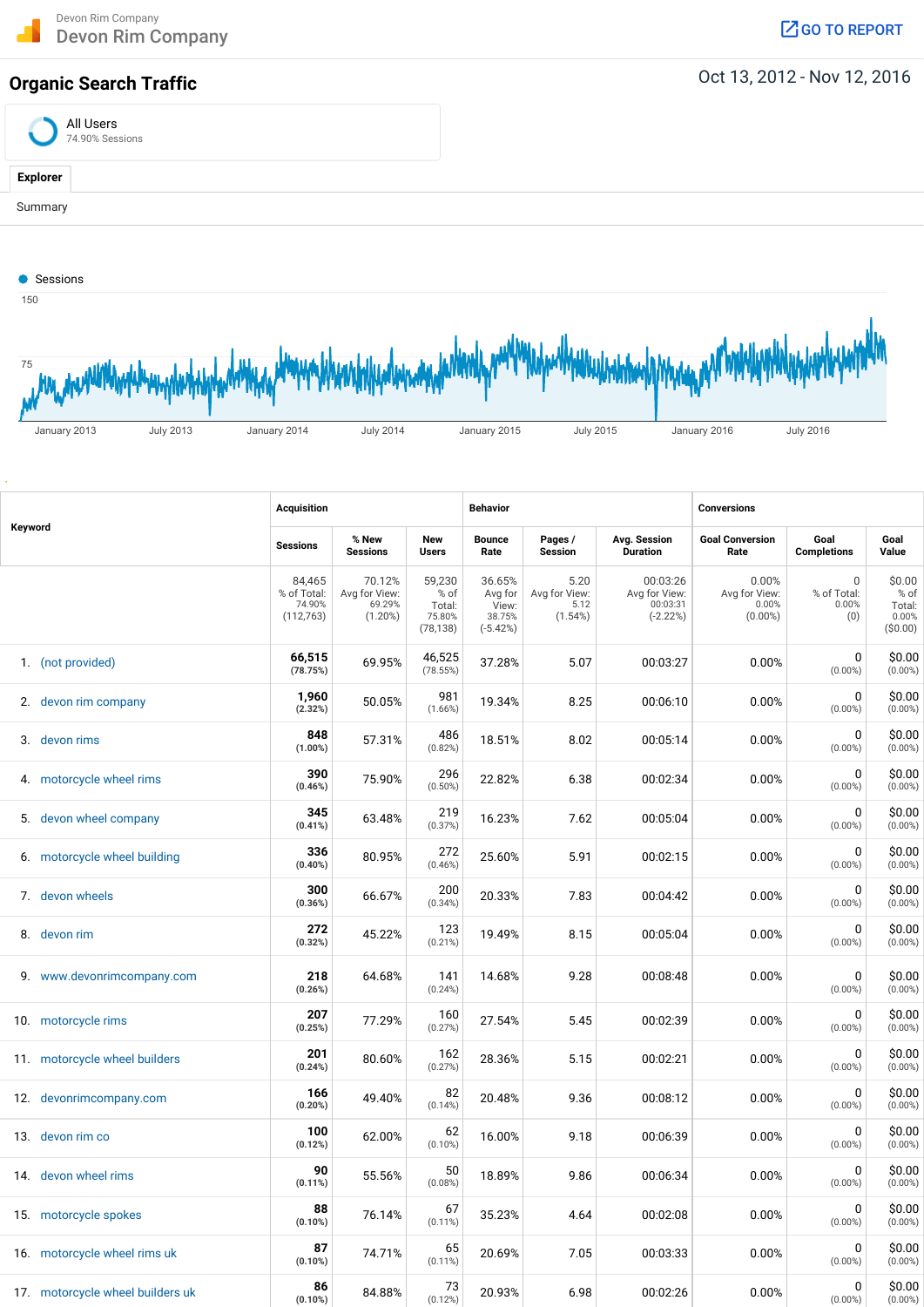| 18. stainless steel motorcycle rims       | 81<br>(0.10%) | 55.56% | 45<br>(0.08%)   | 25.93% | 7.91  | 00:05:21 | 0.00% | 0<br>$(0.00\%)$ | \$0.00<br>$(0.00\%)$ |
|-------------------------------------------|---------------|--------|-----------------|--------|-------|----------|-------|-----------------|----------------------|
| 19. motorcycle wheel manufacturers        | 75<br>(0.09%) | 20.00% | 15<br>(0.03%)   | 85.33% | 1.47  | 00:00:25 | 0.00% | 0<br>$(0.00\%)$ | \$0.00<br>$(0.00\%)$ |
| 20. devonrimcompany                       | 69<br>(0.08%) | 57.97% | 40<br>(0.07%)   | 8.70%  | 8.45  | 00:05:25 | 0.00% | 0<br>$(0.00\%)$ | \$0.00<br>$(0.00\%)$ |
| 21. stainless steel spokes triumph        | 64<br>(0.08%) | 0.00%  | 0<br>$(0.00\%)$ | 7.81%  | 8.86  | 00:07:59 | 0.00% | 0<br>$(0.00\%)$ | \$0.00<br>$(0.00\%)$ |
| 22. devon rim company ltd                 | 62<br>(0.07%) | 62.90% | 39<br>(0.07%)   | 19.35% | 6.37  | 00:04:01 | 0.00% | 0<br>$(0.00\%)$ | \$0.00<br>$(0.00\%)$ |
| 23. devon wheel                           | 62<br>(0.07%) | 56.45% | 35<br>(0.06%)   | 24.19% | 6.39  | 00:03:09 | 0.00% | 0<br>$(0.00\%)$ | \$0.00<br>$(0.00\%)$ |
| 24. classic motorcycle wheels             | 57<br>(0.07%) | 91.23% | 52<br>(0.09%)   | 19.30% | 5.65  | 00:02:10 | 0.00% | 0<br>$(0.00\%)$ | \$0.00<br>$(0.00\%)$ |
| 25. motorcycle rims uk                    | 53<br>(0.06%) | 90.57% | 48<br>(0.08%)   | 18.87% | 7.13  | 00:02:06 | 0.00% | 0<br>$(0.00\%)$ | \$0.00<br>$(0.00\%)$ |
| 26. motorcycle wheel rims suppliers       | 50<br>(0.06%) | 70.00% | 35<br>(0.06%)   | 38.00% | 4.50  | 00:02:14 | 0.00% | 0<br>$(0.00\%)$ | \$0.00<br>$(0.00\%)$ |
| 27. spoked motorcycle wheels              | 50<br>(0.06%) | 90.00% | 45<br>(0.08%)   | 18.00% | 6.20  | 00:02:03 | 0.00% | 0<br>$(0.00\%)$ | \$0.00<br>$(0.00\%)$ |
| 28. classic motorcycle wheel rims         | 47<br>(0.06%) | 57.45% | 27<br>(0.05%)   | 23.40% | 6.47  | 00:02:29 | 0.00% | 0<br>$(0.00\%)$ | \$0.00<br>$(0.00\%)$ |
| 29. devon motorcycle rims                 | 46<br>(0.05%) | 47.83% | 22<br>(0.04%)   | 15.22% | 11.65 | 00:08:06 | 0.00% | 0<br>$(0.00\%)$ | \$0.00<br>$(0.00\%)$ |
| 30. motorcycle wheels uk                  | 43<br>(0.05%) | 88.37% | 38<br>(0.06%)   | 32.56% | 4.02  | 00:01:11 | 0.00% | 0<br>$(0.00\%)$ | \$0.00<br>$(0.00\%)$ |
| 31. motorbike wheel rims                  | 42<br>(0.05%) | 80.95% | 34<br>(0.06%)   | 19.05% | 6.50  | 00:02:54 | 0.00% | 0<br>$(0.00\%)$ | \$0.00<br>$(0.00\%)$ |
| 32. motorcycle rims and spokes            | 41<br>(0.05%) | 78.05% | 32<br>(0.05%)   | 21.95% | 5.98  | 00:02:49 | 0.00% | 0<br>$(0.00\%)$ | \$0.00<br>$(0.00\%)$ |
| 33. classic motorcycle rims               | 40<br>(0.05%) | 50.00% | 20<br>(0.03%)   | 40.00% | 6.05  | 00:04:34 | 0.00% | 0<br>$(0.00\%)$ | \$0.00<br>$(0.00\%)$ |
| 34. devon stainless rims                  | 39<br>(0.05%) | 56.41% | 22<br>(0.04%)   | 28.21% | 7.33  | 00:05:12 | 0.00% | 0<br>$(0.00\%)$ | \$0.00<br>$(0.00\%)$ |
| 35. motorcycle wheel rims and spokes      | 39<br>(0.05%) | 66.67% | 26<br>(0.04%)   | 12.82% | 5.74  | 00:02:46 | 0.00% | 0<br>$(0.00\%)$ | \$0.00<br>$(0.00\%)$ |
| 36. stainless steel motorcycle wheel rims | 39<br>(0.05%) | 74.36% | 29<br>(0.05%)   | 17.95% | 8.54  | 00:05:49 | 0.00% | 0<br>$(0.00\%)$ | \$0.00<br>$(0.00\%)$ |
| 37. rims for a tiger t110                 | 38<br>(0.04%) | 0.00%  | 0<br>$(0.00\%)$ | 13.16% | 10.74 | 00:14:24 | 0.00% | 0<br>$(0.00\%)$ | \$0.00<br>$(0.00\%)$ |
| 38. stainless motorcycle rims             | 37<br>(0.04%) | 56.76% | 21<br>(0.04%)   | 32.43% | 6.00  | 00:03:14 | 0.00% | 0<br>$(0.00\%)$ | \$0.00<br>$(0.00\%)$ |
| 39. stainless steel rims                  | 37<br>(0.04%) | 78.38% | 29<br>(0.05%)   | 54.05% | 4.08  | 00:03:47 | 0.00% | 0<br>$(0.00\%)$ | \$0.00<br>$(0.00\%)$ |
| 40. wheel builders motorcycles            | 37<br>(0.04%) | 21.62% | 8<br>$(0.01\%)$ | 78.38% | 2.00  | 00:02:29 | 0.00% | 0<br>$(0.00\%)$ | \$0.00<br>$(0.00\%)$ |
| 41. motorcycle spokes suppliers uk        | 35<br>(0.04%) | 88.57% | 31<br>(0.05%)   | 25.71% | 4.80  | 00:01:38 | 0.00% | 0<br>$(0.00\%)$ | \$0.00<br>$(0.00\%)$ |
| 42. motorcycle spoke wheels               | 34<br>(0.04%) | 76.47% | 26<br>(0.04%)   | 23.53% | 5.15  | 00:01:55 | 0.00% | 0<br>$(0.00\%)$ | \$0.00<br>$(0.00\%)$ |
| 43. motorcycle spokes uk                  | 34<br>(0.04%) | 70.59% | 24<br>(0.04%)   | 35.29% | 3.85  | 00:01:44 | 0.00% | 0<br>$(0.00\%)$ | \$0.00<br>$(0.00\%)$ |
| 44. stainless steel spokes motorcycle     | 34<br>(0.04%) | 88.24% | 30<br>(0.05%)   | 17.65% | 6.29  | 00:03:40 | 0.00% | 0<br>$(0.00\%)$ | \$0.00<br>$(0.00\%)$ |
| 45. the devon rim company                 | 32<br>(0.04%) | 68.75% | 22<br>(0.04%)   | 12.50% | 8.94  | 00:04:34 | 0.00% | 0<br>$(0.00\%)$ | \$0.00<br>$(0.00\%)$ |
| 46. alloy motorcycle rims                 | 31<br>(0.04%) | 83.87% | 26<br>(0.04%)   | 22.58% | 6.39  | 00:02:45 | 0.00% | 0<br>$(0.00\%)$ | \$0.00<br>$(0.00\%)$ |
| 47. devon wheel builders                  | 30<br>(0.04%) | 80.00% | 24<br>(0.04%)   | 10.00% | 8.17  | 00:03:24 | 0.00% | 0<br>$(0.00\%)$ | \$0.00<br>$(0.00\%)$ |
| 48. devon wheel co                        | 30<br>(0.04%) | 53.33% | 16<br>(0.03%)   | 13.33% | 6.60  | 00:05:03 | 0.00% | 0<br>$(0.00\%)$ | \$0.00<br>$(0.00\%)$ |
| 49. motorcycle spokes suppliers           | 30<br>(0.04%) | 70.00% | 21<br>(0.04%)   | 33.33% | 6.03  | 00:02:07 | 0.00% | 0<br>$(0.00\%)$ | \$0.00<br>$(0.00\%)$ |
| 50. motorcycle wheel spokes               | 30<br>(0.04%) | 83.33% | 25<br>(0.04%)   | 16.67% | 5.73  | 00:02:59 | 0.00% | 0<br>$(0.00\%)$ | \$0.00<br>$(0.00\%)$ |
|                                           | ഛ             |        | 10              |        |       |          |       |                 | ے مم                 |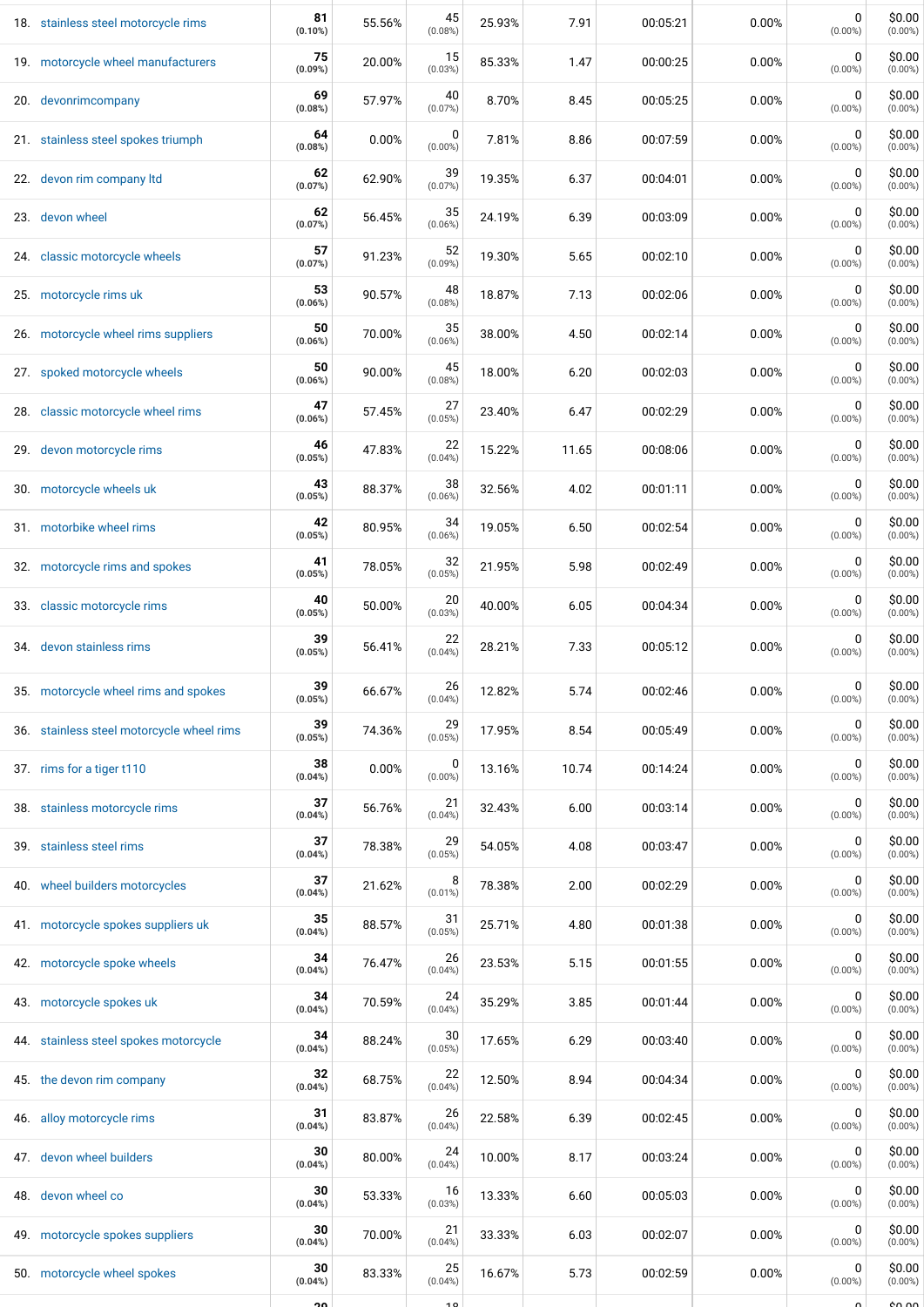|     | 51. stainless steel motorcycle spokes        | z.<br>(0.03%) | 62.07%   | τσ<br>(0.03%)                | 44.83% | 4.24  | 00:02:49 | 0.00% | $(0.00\%)$                | ᢒᠦᡂ<br>$(0.00\%)$    |
|-----|----------------------------------------------|---------------|----------|------------------------------|--------|-------|----------|-------|---------------------------|----------------------|
|     | 52. motorbike wheel builders                 | 28<br>(0.03%) | 78.57%   | 22<br>$(0.04\%)$             | 35.71% | 3.93  | 00:02:26 | 0.00% | 0<br>$(0.00\%)$           | \$0.00<br>$(0.00\%)$ |
|     | 53. motorcycle wheel rim                     | 28<br>(0.03%) | 92.86%   | 26<br>$(0.04\%)$             | 46.43% | 4.25  | 00:00:50 | 0.00% | 0<br>$(0.00\%)$           | \$0.00<br>$(0.00\%)$ |
|     | 54. http://www.devonrimcompany.com/          | 27<br>(0.03%) | 74.07%   | 20<br>(0.03%)                | 33.33% | 5.26  | 00:03:22 | 0.00% | $\mathbf 0$<br>$(0.00\%)$ | \$0.00<br>$(0.00\%)$ |
|     | 55. devon wheel building                     | 26<br>(0.03%) | 61.54%   | 16<br>(0.03%)                | 11.54% | 8.54  | 00:05:10 | 0.00% | 0<br>$(0.00\%)$           | \$0.00<br>$(0.00\%)$ |
|     | 56. motorcycle wheel spokes suppliers        | 26<br>(0.03%) | 76.92%   | 20<br>(0.03%)                | 50.00% | 4.15  | 00:01:36 | 0.00% | 0<br>$(0.00\%)$           | \$0.00<br>$(0.00\%)$ |
|     | 57. stainless steel motorcycle wheels        | 26<br>(0.03%) | 80.77%   | 21<br>(0.04%)                | 30.77% | 5.88  | 00:04:10 | 0.00% | 0<br>$(0.00\%)$           | \$0.00<br>$(0.00\%)$ |
| 58. | classic motorcycle wheel building            | 25<br>(0.03%) | 76.00%   | 19<br>(0.03%)                | 16.00% | 8.92  | 00:04:19 | 0.00% | 0<br>$(0.00\%)$           | \$0.00<br>$(0.00\%)$ |
|     | 59. custom motorcycle wheels uk              | 25<br>(0.03%) | 100.00%  | 25<br>$(0.04\%)$             | 28.00% | 4.16  | 00:01:19 | 0.00% | 0<br>$(0.00\%)$           | \$0.00<br>$(0.00\%)$ |
|     | 60. harley davidson wheel rims               | 25<br>(0.03%) | 8.00%    | $\overline{2}$<br>$(0.00\%)$ | 16.00% | 16.76 | 00:10:44 | 0.00% | 0<br>$(0.00\%)$           | \$0.00<br>$(0.00\%)$ |
|     | 61. motorcycle spoked wheels                 | 25<br>(0.03%) | 96.00%   | 24<br>(0.04%)                | 20.00% | 7.28  | 00:02:58 | 0.00% | $\mathbf 0$<br>$(0.00\%)$ | \$0.00<br>$(0.00\%)$ |
|     | 62. devon rim co uk                          | 24<br>(0.03%) | 58.33%   | 14<br>(0.02%)                | 12.50% | 6.88  | 00:03:08 | 0.00% | $\mathbf 0$<br>$(0.00\%)$ | \$0.00<br>$(0.00\%)$ |
|     | 63. motorcycle rim manufacturers             | 24<br>(0.03%) | 87.50%   | 21<br>$(0.04\%)$             | 29.17% | 4.04  | 00:02:39 | 0.00% | 0<br>$(0.00\%)$           | \$0.00<br>$(0.00\%)$ |
|     | 64. motorcycle wheel building devon          | 24<br>(0.03%) | 83.33%   | 20<br>(0.03%)                | 16.67% | 6.92  | 00:03:07 | 0.00% | 0<br>$(0.00\%)$           | \$0.00<br>$(0.00\%)$ |
|     | 65. motorcycle wheels                        | 24<br>(0.03%) | 87.50%   | 21<br>$(0.04\%)$             | 33.33% | 3.92  | 00:01:42 | 0.00% | 0<br>$(0.00\%)$           | \$0.00<br>$(0.00\%)$ |
|     | 66. spoked motorcycle wheels uk              | 24<br>(0.03%) | 87.50%   | 21<br>$(0.04\%)$             | 25.00% | 4.88  | 00:01:00 | 0.00% | 0<br>$(0.00\%)$           | \$0.00<br>$(0.00\%)$ |
|     | 67. devon rim coltd                          | 23<br>(0.03%) | 60.87%   | 14<br>(0.02%)                | 26.09% | 5.35  | 00:01:50 | 0.00% | $\mathbf 0$<br>$(0.00\%)$ | \$0.00<br>$(0.00\%)$ |
|     | 68. motorcycle wheel builder                 | 23<br>(0.03%) | 78.26%   | 18<br>(0.03%)                | 34.78% | 5.74  | 00:03:30 | 0.00% | 0<br>$(0.00\%)$           | \$0.00<br>$(0.00\%)$ |
|     | 69. motorcycle wheels and rims               | 23<br>(0.03%) | 86.96%   | 20<br>(0.03%)                | 26.09% | 5.87  | 00:02:44 | 0.00% | 0<br>$(0.00\%)$           | \$0.00<br>$(0.00\%)$ |
|     | 70. stainless steel wheel rims               | 23<br>(0.03%) | 78.26%   | 18<br>(0.03%)                | 52.17% | 4.83  | 00:02:23 | 0.00% | 0<br>$(0.00\%)$           | \$0.00<br>$(0.00\%)$ |
|     | 71. devon rims uk                            | 22<br>(0.03%) | 36.36%   | 8<br>$(0.01\%)$              | 0.00%  | 8.09  | 00:04:51 | 0.00% | 0<br>$(0.00\%)$           | \$0.00<br>$(0.00\%)$ |
| 72. | motorcycle spoked wheel builders<br>scotland | 22<br>(0.03%) | 4.55%    | $\mathbf{1}$<br>$(0.00\%)$   | 90.91% | 1.27  | 00:00:14 | 0.00% | 0<br>$(0.00\%)$           | \$0.00<br>$(0.00\%)$ |
|     | 73. devonrim                                 | 21<br>(0.02%) | 23.81%   | 5<br>$(0.01\%)$              | 28.57% | 6.81  | 00:12:11 | 0.00% | 0<br>$(0.00\%)$           | \$0.00<br>$(0.00\%)$ |
|     | 74. devon motorcycle wheels                  | 20<br>(0.02%) | 65.00%   | 13<br>(0.02%)                | 5.00%  | 7.35  | 00:05:08 | 0.00% | 0<br>$(0.00\%)$           | \$0.00<br>$(0.00\%)$ |
|     | 75. stainless steel rims motorcycle          | 20<br>(0.02%) | 70.00%   | 14<br>(0.02%)                | 20.00% | 8.70  | 00:03:51 | 0.00% | 0<br>$(0.00\%)$           | \$0.00<br>$(0.00\%)$ |
|     | 76. devon chrome rims                        | 19<br>(0.02%) | 47.37%   | 9<br>(0.02%)                 | 21.05% | 6.26  | 00:05:23 | 0.00% | 0<br>$(0.00\%)$           | \$0.00<br>$(0.00\%)$ |
|     | 77. motorbike rims                           | 19<br>(0.02%) | 89.47%   | 17<br>(0.03%)                | 31.58% | 4.63  | 00:01:16 | 0.00% | 0<br>$(0.00\%)$           | \$0.00<br>$(0.00\%)$ |
|     | 78. motorcycle rim                           | 19<br>(0.02%) | 63.16%   | 12<br>(0.02%)                | 15.79% | 12.47 | 00:05:03 | 0.00% | $\mathbf 0$<br>$(0.00\%)$ | \$0.00<br>$(0.00\%)$ |
|     | 79. wheel rims                               | 19<br>(0.02%) | 89.47%   | 17<br>(0.03%)                | 47.37% | 3.37  | 00:02:08 | 0.00% | $\mathbf 0$<br>$(0.00\%)$ | \$0.00<br>$(0.00\%)$ |
|     | 80. wm2 rim                                  | 19<br>(0.02%) | 78.95%   | 15<br>(0.03%)                | 36.84% | 5.05  | 00:02:08 | 0.00% | 0<br>$(0.00\%)$           | \$0.00<br>$(0.00\%)$ |
|     | 81. devonrims                                | 18<br>(0.02%) | 44.44%   | 8<br>$(0.01\%)$              | 11.11% | 12.83 | 00:10:44 | 0.00% | 0<br>$(0.00\%)$           | \$0.00<br>$(0.00\%)$ |
|     | 82. motorcycle spoke wheels manufacturers    | 18<br>(0.02%) | 88.89%   | 16<br>(0.03%)                | 22.22% | 4.11  | 00:00:54 | 0.00% | 0<br>$(0.00\%)$           | \$0.00<br>$(0.00\%)$ |
|     | 83. motorcycle wheel builder uk              | 18<br>(0.02%) | 61.11%   | 11<br>(0.02%)                | 44.44% | 7.22  | 00:04:01 | 0.00% | 0<br>$(0.00\%)$           | \$0.00<br>$(0.00\%)$ |
|     | 84 motorovole spokes and rims company        | 17            | 04 1 2 % | 16                           | 35.20% | 4.65  | 00:01:21 | በ በበ% | 0                         | \$0.00               |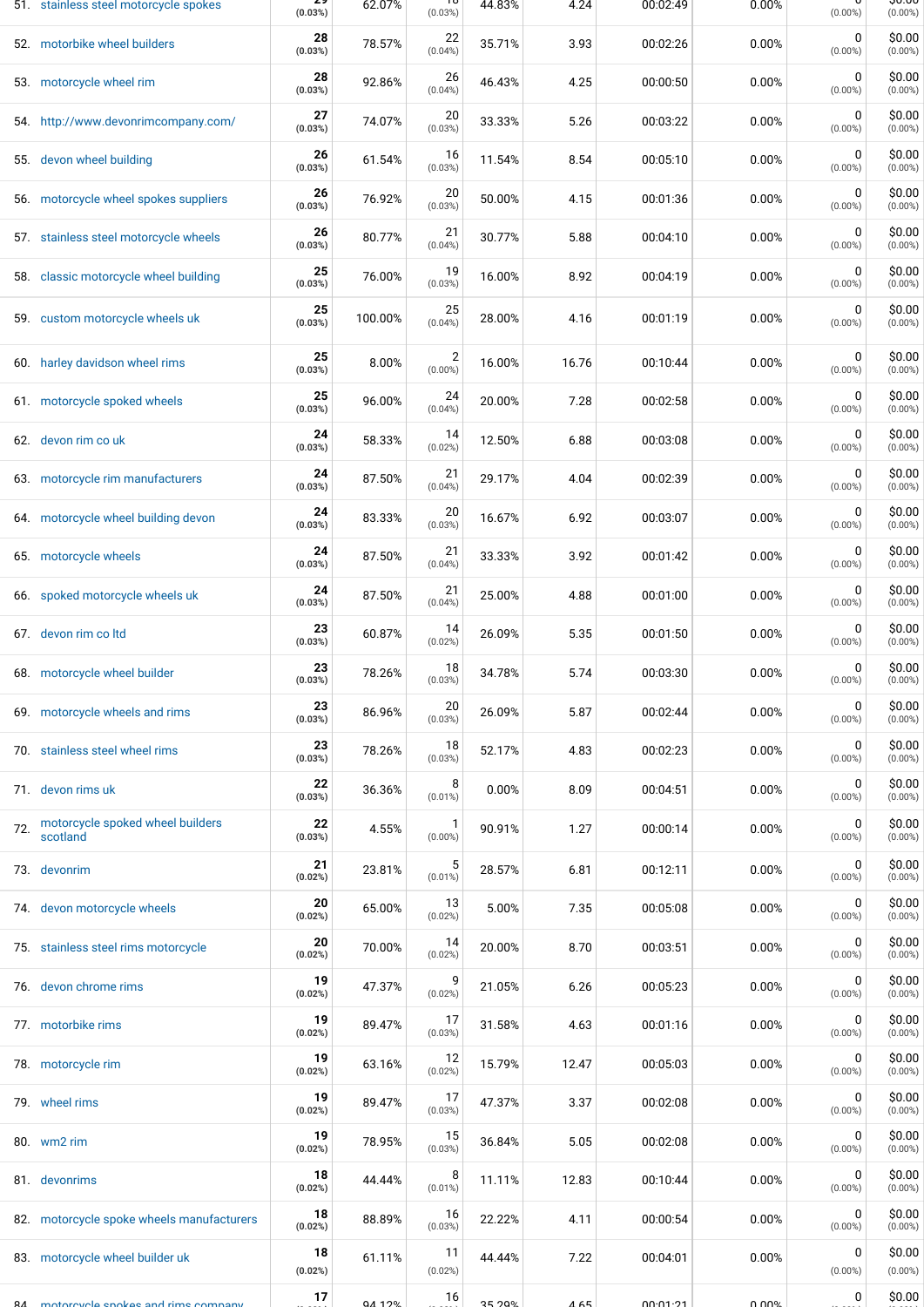| <b>THOROID, ONE OPONCO GITG TIME OOM POINT</b> | (0.02%)       |         | $(0.03\%)$                 |        |       |          |       | $(0.00\%)$                | $(0.00\%)$           |
|------------------------------------------------|---------------|---------|----------------------------|--------|-------|----------|-------|---------------------------|----------------------|
| 85. steel motorcycle rims                      | 17<br>(0.02%) | 94.12%  | 16<br>(0.03%)              | 17.65% | 4.82  | 00:01:16 | 0.00% | 0<br>$(0.00\%)$           | \$0.00<br>$(0.00\%)$ |
| 86. vintage motorcycle wheels                  | 17<br>(0.02%) | 94.12%  | 16<br>(0.03%)              | 17.65% | 7.88  | 00:03:11 | 0.00% | 0<br>$(0.00\%)$           | \$0.00<br>$(0.00\%)$ |
| 87. wheel rims motorcycle                      | 17<br>(0.02%) | 82.35%  | 14<br>(0.02%)              | 23.53% | 5.71  | 00:01:25 | 0.00% | 0<br>$(0.00\%)$           | \$0.00<br>$(0.00\%)$ |
| 88. www.devonrimscompany.com                   | 17<br>(0.02%) | 5.88%   | $(0.00\%)$                 | 0.00%  | 13.59 | 00:13:54 | 0.00% | $\mathbf 0$<br>$(0.00\%)$ | \$0.00<br>$(0.00\%)$ |
| 89. chrome motorcycle rims                     | 16<br>(0.02%) | 81.25%  | 13<br>(0.02%)              | 12.50% | 7.94  | 00:03:43 | 0.00% | 0<br>$(0.00\%)$           | \$0.00<br>$(0.00\%)$ |
| 90. motorcycle spoke suppliers                 | 16<br>(0.02%) | 37.50%  | 6<br>$(0.01\%)$            | 31.25% | 9.38  | 00:10:18 | 0.00% | 0<br>$(0.00\%)$           | \$0.00<br>$(0.00\%)$ |
| 91. motorcycle wheel                           | 16<br>(0.02%) | 93.75%  | 15<br>(0.03%)              | 37.50% | 3.75  | 00:02:21 | 0.00% | 0<br>$(0.00\%)$           | \$0.00<br>$(0.00\%)$ |
| 92. motorcycle wheel rim suppliers             | 16<br>(0.02%) | 75.00%  | 12<br>(0.02%)              | 31.25% | 5.00  | 00:01:34 | 0.00% | $\mathbf 0$<br>$(0.00\%)$ | \$0.00<br>$(0.00\%)$ |
| 93. motorcycle wheel rims for sale             | 16<br>(0.02%) | 75.00%  | 12<br>(0.02%)              | 43.75% | 4.88  | 00:01:43 | 0.00% | $\mathbf 0$<br>$(0.00\%)$ | \$0.00<br>$(0.00\%)$ |
| 94. triumph twin leading shoe front brake      | 16<br>(0.02%) | 75.00%  | 12<br>(0.02%)              | 75.00% | 1.69  | 00:00:27 | 0.00% | $\mathbf 0$<br>$(0.00\%)$ | \$0.00<br>$(0.00\%)$ |
| 95. british jones motorcycle wheel rims        | 15<br>(0.02%) | 0.00%   | 0<br>$(0.00\%)$            | 13.33% | 8.47  | 00:09:29 | 0.00% | $\mathbf 0$<br>$(0.00\%)$ | \$0.00<br>$(0.00\%)$ |
| 96. classic motorcycle wheels uk               | 15<br>(0.02%) | 93.33%  | 14<br>(0.02%)              | 13.33% | 5.13  | 00:03:47 | 0.00% | 0<br>$(0.00\%)$           | \$0.00<br>$(0.00\%)$ |
| 97. stainless wheel rims                       | 15<br>(0.02%) | 86.67%  | 13<br>(0.02%)              | 33.33% | 7.73  | 00:04:42 | 0.00% | 0<br>$(0.00\%)$           | \$0.00<br>$(0.00\%)$ |
| 98. triumph gd hub                             | 15<br>(0.02%) | 60.00%  | 9<br>(0.02%)               | 53.33% | 3.33  | 00:00:51 | 0.00% | 0<br>$(0.00\%)$           | \$0.00<br>$(0.00\%)$ |
| 99. triumph sprung hub spokes                  | 15<br>(0.02%) | 20.00%  | 3<br>$(0.01\%)$            | 6.67%  | 9.00  | 00:03:27 | 0.00% | 0<br>$(0.00\%)$           | \$0.00<br>$(0.00\%)$ |
| 100. vintage motorcycle rims                   | 15<br>(0.02%) | 86.67%  | 13<br>(0.02%)              | 40.00% | 4.00  | 00:01:57 | 0.00% | $\mathbf 0$<br>$(0.00\%)$ | \$0.00<br>$(0.00\%)$ |
| 101. bsa a65 gd hub                            | 14<br>(0.02%) | 7.14%   | $\mathbf{1}$<br>$(0.00\%)$ | 92.86% | 1.71  | 00:00:20 | 0.00% | 0<br>$(0.00\%)$           | \$0.00<br>$(0.00\%)$ |
| 102. chrome wheel rims                         | 14<br>(0.02%) | 100.00% | 14<br>(0.02%)              | 78.57% | 1.79  | 00:01:03 | 0.00% | 0<br>$(0.00\%)$           | \$0.00<br>$(0.00\%)$ |
| 103. motorcycle spoke suppliers uk             | 14<br>(0.02%) | 78.57%  | 11<br>(0.02%)              | 21.43% | 5.00  | 00:01:27 | 0.00% | 0<br>$(0.00\%)$           | \$0.00<br>$(0.00\%)$ |
| 104. motorcycle wheel rebuilders               | 14<br>(0.02%) | 100.00% | 14<br>(0.02%)              | 21.43% | 3.86  | 00:01:24 | 0.00% | 0<br>$(0.00\%)$           | \$0.00<br>$(0.00\%)$ |
| 105. motorcycle wheel rim manufacturers        | 14<br>(0.02%) | 78.57%  | 11<br>(0.02%)              | 35.71% | 3.71  | 00:01:14 | 0.00% | 0<br>$(0.00\%)$           | \$0.00<br>$(0.00\%)$ |
| 106. stainless steel harley hubs               | 14<br>(0.02%) | 21.43%  | 3<br>$(0.01\%)$            | 35.71% | 4.00  | 00:02:55 | 0.00% | 0<br>$(0.00\%)$           | \$0.00<br>$(0.00\%)$ |
| 107. stainless steel wheels rims               | 14<br>(0.02%) | 92.86%  | 13<br>(0.02%)              | 64.29% | 3.93  | 00:01:14 | 0.00% | 0<br>$(0.00\%)$           | \$0.00<br>$(0.00\%)$ |
| 108. steel wheel rims                          | 14<br>(0.02%) | 92.86%  | 13<br>(0.02%)              | 85.71% | 1.57  | 00:00:20 | 0.00% | 0<br>$(0.00\%)$           | \$0.00<br>$(0.00\%)$ |
| 109. vintage mororcycle rims and spokes        | 14<br>(0.02%) | 0.00%   | 0<br>$(0.00\%)$            | 92.86% | 1.50  | 00:00:12 | 0.00% | 0<br>$(0.00\%)$           | \$0.00<br>$(0.00\%)$ |
| 110. wheel rim                                 | 14<br>(0.02%) | 100.00% | 14<br>(0.02%)              | 50.00% | 2.93  | 00:00:50 | 0.00% | 0<br>$(0.00\%)$           | \$0.00<br>$(0.00\%)$ |
| 111. british motorcycle rims                   | 13<br>(0.02%) | 38.46%  | 5<br>$(0.01\%)$            | 69.23% | 1.85  | 00:01:07 | 0.00% | 0<br>$(0.00\%)$           | \$0.00<br>$(0.00\%)$ |
| 112. bsa qd rear hub                           | 13<br>(0.02%) | 84.62%  | -11<br>(0.02%)             | 46.15% | 3.77  | 00:02:13 | 0.00% | 0<br>$(0.00\%)$           | \$0.00<br>$(0.00\%)$ |
| 113. chrome motorcycle wheels uk               | 13<br>(0.02%) | 92.31%  | 12<br>(0.02%)              | 23.08% | 5.15  | 00:01:00 | 0.00% | 0<br>$(0.00\%)$           | \$0.00<br>$(0.00\%)$ |
| 114. devon rim company limited                 | 13<br>(0.02%) | 84.62%  | -11<br>(0.02%)             | 23.08% | 5.00  | 00:05:30 | 0.00% | 0<br>$(0.00\%)$           | \$0.00<br>$(0.00\%)$ |
| 115. devon wheel & rim                         | 13<br>(0.02%) | 15.38%  | 2<br>$(0.00\%)$            | 7.69%  | 9.31  | 00:11:20 | 0.00% | 0<br>$(0.00\%)$           | \$0.00<br>$(0.00\%)$ |
| 116. devon wheel company ltd                   | 13<br>(0.02%) | 46.15%  | 6<br>$(0.01\%)$            | 15.38% | 9.15  | 00:04:52 | 0.00% | 0<br>$(0.00\%)$           | \$0.00<br>$(0.00\%)$ |
| 117. devon wheels phone                        | 13<br>(0.02%) | 0.00%   | 0<br>$(0.00\%)$            | 7.69%  | 5.77  | 00:03:31 | 0.00% | 0<br>$(0.00\%)$           | \$0.00<br>$(0.00\%)$ |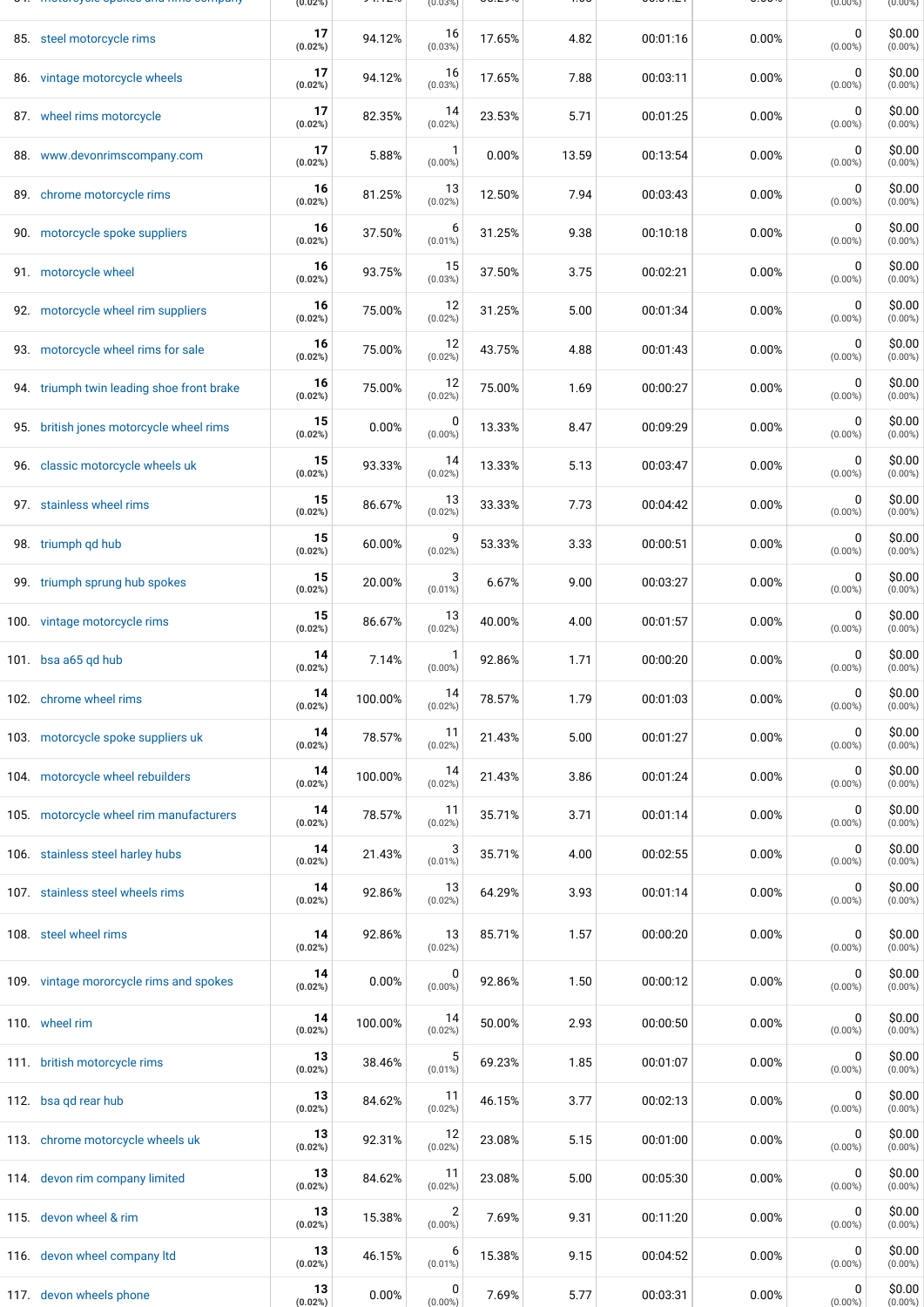| 118. motorcycle wheel building uk         | 13<br>(0.02%)    | 61.54%  | 8<br>$(0.01\%)$           | 23.08% | 4.85  | 00:01:55 | 0.00% | 0<br>$(0.00\%)$           | \$0.00<br>$(0.00\%)$ |
|-------------------------------------------|------------------|---------|---------------------------|--------|-------|----------|-------|---------------------------|----------------------|
| 119. motorcycle wheel spokes uk           | 13<br>(0.02%)    | 92.31%  | 12<br>(0.02%)             | 23.08% | 6.15  | 00:02:36 | 0.00% | 0<br>$(0.00\%)$           | \$0.00<br>$(0.00\%)$ |
| 120. stainless steel spokes motorcycle uk | 13<br>(0.02%)    | 76.92%  | 10<br>(0.02%)             | 30.77% | 4.92  | 00:02:50 | 0.00% | $\mathbf 0$<br>$(0.00\%)$ | \$0.00<br>$(0.00\%)$ |
| 121. bsa spokes                           | 12<br>$(0.01\%)$ | 25.00%  | 3<br>$(0.01\%)$           | 16.67% | 6.25  | 00:08:08 | 0.00% | $\mathbf 0$<br>$(0.00\%)$ | \$0.00<br>$(0.00\%)$ |
| 122. devon rim company south molton       | 12<br>$(0.01\%)$ | 58.33%  | 7<br>$(0.01\%)$           | 8.33%  | 12.58 | 00:09:50 | 0.00% | 0<br>$(0.00\%)$           | \$0.00<br>$(0.00\%)$ |
| 123. greeves motorcycles                  | 12<br>$(0.01\%)$ | 100.00% | 12<br>(0.02%)             | 33.33% | 2.58  | 00:00:49 | 0.00% | 0<br>$(0.00\%)$           | \$0.00<br>$(0.00\%)$ |
| 124. motorcycle chrome rims               | 12<br>(0.01%)    | 66.67%  | 8<br>$(0.01\%)$           | 25.00% | 5.75  | 00:03:14 | 0.00% | 0<br>$(0.00\%)$           | \$0.00<br>$(0.00\%)$ |
| 125. motorcycle spoke makers              | 12<br>$(0.01\%)$ | 50.00%  | 6<br>$(0.01\%)$           | 25.00% | 6.33  | 00:02:05 | 0.00% | 0<br>$(0.00\%)$           | \$0.00<br>$(0.00\%)$ |
| 126. stainless rims                       | 12<br>(0.01%)    | 100.00% | 12<br>(0.02%)             | 50.00% | 5.33  | 00:04:11 | 0.00% | 0<br>$(0.00\%)$           | \$0.00<br>$(0.00\%)$ |
| 127. bsa bantam wheels                    | 11<br>(0.01%)    | 72.73%  | 8<br>$(0.01\%)$           | 63.64% | 2.45  | 00:01:43 | 0.00% | 0<br>$(0.00\%)$           | \$0.00<br>$(0.00\%)$ |
| 128. bsa c15                              | 11<br>$(0.01\%)$ | 90.91%  | 10<br>(0.02%)             | 90.91% | 1.09  | 00:00:05 | 0.00% | 0<br>$(0.00\%)$           | \$0.00<br>$(0.00\%)$ |
| 129. chrome motorcycle wheel rims         | 11<br>(0.01%)    | 54.55%  | 6<br>$(0.01\%)$           | 9.09%  | 6.82  | 00:02:45 | 0.00% | 0<br>$(0.00\%)$           | \$0.00<br>$(0.00\%)$ |
| 130. devon stainless triumph rim          | 11<br>(0.01%)    | 9.09%   | $\mathbf 1$<br>$(0.00\%)$ | 0.00%  | 9.64  | 00:06:56 | 0.00% | 0<br>$(0.00\%)$           | \$0.00<br>$(0.00\%)$ |
| 131. motorcycle chrome wheel rims         | 11<br>(0.01%)    | 90.91%  | 10<br>(0.02%)             | 27.27% | 7.09  | 00:03:25 | 0.00% | 0<br>$(0.00\%)$           | \$0.00<br>$(0.00\%)$ |
| 132. motorcycle spoke wheels suppliers    | 11<br>(0.01%)    | 100.00% | 11<br>(0.02%)             | 27.27% | 4.64  | 00:01:05 | 0.00% | 0<br>$(0.00\%)$           | \$0.00<br>$(0.00\%)$ |
| 133. motorcycle wheel building service    | 11<br>(0.01%)    | 90.91%  | 10<br>(0.02%)             | 27.27% | 5.09  | 00:02:29 | 0.00% | $\mathbf 0$<br>$(0.00\%)$ | \$0.00<br>$(0.00\%)$ |
| 134. motorcycle wheel rims manufacturers  | 11<br>$(0.01\%)$ | 81.82%  | 9<br>(0.02%)              | 45.45% | 2.55  | 00:00:31 | 0.00% | 0<br>$(0.00\%)$           | \$0.00<br>$(0.00\%)$ |
| 135. spoke manufacturers uk               | 11<br>$(0.01\%)$ | 63.64%  | 7<br>$(0.01\%)$           | 45.45% | 2.91  | 00:01:03 | 0.00% | 0<br>$(0.00\%)$           | \$0.00<br>$(0.00\%)$ |
| 136. spoked wheels motorcycle             | 11<br>$(0.01\%)$ | 100.00% | 11<br>(0.02%)             | 36.36% | 4.09  | 00:00:50 | 0.00% | 0<br>$(0.00\%)$           | \$0.00<br>$(0.00\%)$ |
| 137. triumph conical hub                  | 11<br>$(0.01\%)$ | 81.82%  | 9<br>(0.02%)              | 54.55% | 2.64  | 00:00:51 | 0.00% | 0<br>$(0.00\%)$           | \$0.00<br>$(0.00\%)$ |
| 138. velocette                            | 11<br>(0.01%)    | 72.73%  | 8<br>$(0.01\%)$           | 45.45% | 4.73  | 00:01:50 | 0.00% | 0<br>$(0.00\%)$           | \$0.00<br>$(0.00\%)$ |
| 139. wheel building motorcycle            | 11<br>(0.01%)    | 45.45%  | 5<br>$(0.01\%)$           | 27.27% | 7.91  | 00:02:54 | 0.00% | 0<br>$(0.00\%)$           | \$0.00<br>$(0.00\%)$ |
| 140. wheel rim manufacturers              | 11<br>(0.01%)    | 100.00% | 11<br>(0.02%)             | 36.36% | 5.64  | 00:02:45 | 0.00% | 0<br>$(0.00\%)$           | \$0.00<br>$(0.00\%)$ |
| 141. 17" s/steel motorcycle rims          | 10<br>(0.01%)    | 0.00%   | 0<br>$(0.00\%)$           | 90.00% | 1.30  | 00:00:47 | 0.00% | 0<br>$(0.00\%)$           | \$0.00<br>$(0.00\%)$ |
| 142. bsa b20                              | 10<br>(0.01%)    | 100.00% | 10<br>(0.02%)             | 60.00% | 2.00  | 00:00:35 | 0.00% | 0<br>$(0.00\%)$           | \$0.00<br>$(0.00\%)$ |
| 143. chrome steel wheels                  | 10<br>(0.01%)    | 100.00% | 10<br>(0.02%)             | 80.00% | 2.30  | 00:00:31 | 0.00% | 0<br>$(0.00\%)$           | \$0.00<br>$(0.00\%)$ |
| 144. classic wheel building               | 10<br>(0.01%)    | 60.00%  | 6<br>$(0.01\%)$           | 20.00% | 8.50  | 00:03:35 | 0.00% | 0<br>$(0.00\%)$           | \$0.00<br>$(0.00\%)$ |
| 145. motorcycle stainless steel spokes    | 10<br>(0.01%)    | 90.00%  | g<br>(0.02%)              | 20.00% | 5.60  | 00:01:10 | 0.00% | 0<br>$(0.00\%)$           | \$0.00<br>$(0.00\%)$ |
| 146. motorcycle wheel building supplies   | 10<br>(0.01%)    | 60.00%  | 6<br>$(0.01\%)$           | 40.00% | 9.50  | 00:04:46 | 0.00% | 0<br>$(0.00\%)$           | \$0.00<br>$(0.00\%)$ |
| 147. spokes and rims bsa motorbike        | 10<br>(0.01%)    | 0.00%   | 0<br>$(0.00\%)$           | 80.00% | 2.20  | 00:01:25 | 0.00% | 0<br>$(0.00\%)$           | \$0.00<br>$(0.00\%)$ |
| 148. steel wheel rim suppliers            | 10<br>(0.01%)    | 90.00%  | 9<br>(0.02%)              | 70.00% | 2.20  | 00:00:38 | 0.00% | 0<br>$(0.00\%)$           | \$0.00<br>$(0.00\%)$ |
| 149. triumph conical rear hub             | 10<br>(0.01%)    | 50.00%  | 5<br>$(0.01\%)$           | 40.00% | 3.90  | 00:01:41 | 0.00% | 0<br>$(0.00\%)$           | \$0.00<br>$(0.00\%)$ |
| 150. triumph tiger cub wheels             | 10<br>(0.01%)    | 70.00%  | 7<br>$(0.01\%)$           | 50.00% | 3.10  | 00:00:39 | 0.00% | 0<br>$(0.00\%)$           | \$0.00<br>$(0.00\%)$ |
|                                           | 10               |         | 10                        |        |       |          |       |                           | لـممـمه              |

╄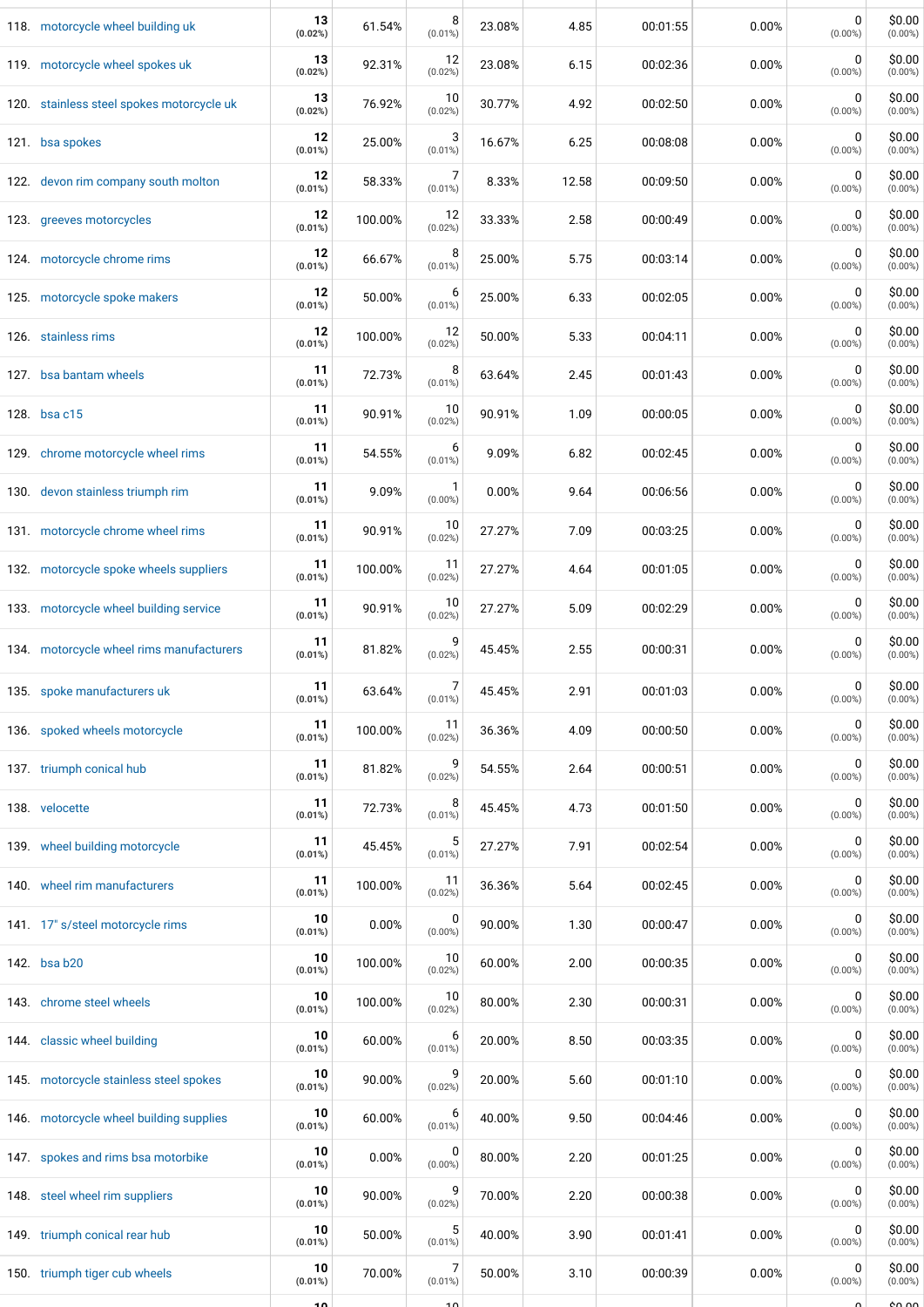| 151. vintage motorcycle wheels and rims    | $(0.01\%)$      | 100.00% | ᠇ᠣ<br>(0.02%)                | 50.00% | 3.40 | 00:00:53 | 0.00% | $(0.00\%)$      | ᡪᠣ.ᠸᠸ<br>$(0.00\%)$  |
|--------------------------------------------|-----------------|---------|------------------------------|--------|------|----------|-------|-----------------|----------------------|
| 152. bsa conical rear hub                  | 9<br>$(0.01\%)$ | 66.67%  | 6<br>$(0.01\%)$              | 77.78% | 1.44 | 00:01:46 | 0.00% | 0<br>$(0.00\%)$ | \$0.00<br>$(0.00\%)$ |
| 153. classic bike wheel rims               | 9<br>$(0.01\%)$ | 88.89%  | 8<br>$(0.01\%)$              | 11.11% | 6.56 | 00:02:28 | 0.00% | 0<br>$(0.00\%)$ | \$0.00<br>$(0.00\%)$ |
| 154. custom motorbike wheels uk            | 9<br>$(0.01\%)$ | 88.89%  | 8<br>$(0.01\%)$              | 33.33% | 3.33 | 00:00:44 | 0.00% | 0<br>$(0.00\%)$ | \$0.00<br>$(0.00\%)$ |
| 155. laced wheels makers motorcycle        | 9<br>(0.01%)    | 11.11%  | $(0.00\%)$                   | 88.89% | 1.89 | 00:00:24 | 0.00% | 0<br>$(0.00\%)$ | \$0.00<br>$(0.00\%)$ |
| 156. motorcycle alloy rims uk              | 9<br>$(0.01\%)$ | 88.89%  | 8<br>$(0.01\%)$              | 33.33% | 4.89 | 00:02:24 | 0.00% | 0<br>$(0.00\%)$ | \$0.00<br>$(0.00\%)$ |
| 157. motorcycle alloy wheels               | 9<br>$(0.01\%)$ | 88.89%  | 8<br>$(0.01\%)$              | 11.11% | 4.11 | 00:00:52 | 0.00% | 0<br>$(0.00\%)$ | \$0.00<br>$(0.00\%)$ |
| 158. motorcycle spoke wheels uk            | 9<br>(0.01%)    | 100.00% | (0.02%)                      | 55.56% | 3.11 | 00:01:15 | 0.00% | 0<br>$(0.00\%)$ | \$0.00<br>$(0.00\%)$ |
| 159. motorcycle stainless steel wheel rims | $(0.01\%)$      | 77.78%  | $(0.01\%)$                   | 33.33% | 4.44 | 00:01:40 | 0.00% | 0<br>$(0.00\%)$ | \$0.00<br>$(0.00\%)$ |
| 160. motorcycle wheel rebuilding           | 9<br>$(0.01\%)$ | 66.67%  | 6<br>$(0.01\%)$              | 11.11% | 4.89 | 00:01:47 | 0.00% | 0<br>$(0.00\%)$ | \$0.00<br>$(0.00\%)$ |
| 161. motorcycle wheel respoke              | 9<br>$(0.01\%)$ | 66.67%  | 6<br>$(0.01\%)$              | 22.22% | 4.22 | 00:01:13 | 0.00% | 0<br>$(0.00\%)$ | \$0.00<br>$(0.00\%)$ |
| 162. motorcycle wire wheels                | 9<br>$(0.01\%)$ | 77.78%  | $(0.01\%)$                   | 44.44% | 3.33 | 00:02:28 | 0.00% | 0<br>$(0.00\%)$ | \$0.00<br>$(0.00\%)$ |
| 163. royal enfield wm2 17                  | 9<br>$(0.01\%)$ | 0.00%   | 0<br>$(0.00\%)$              | 66.67% | 2.11 | 00:04:44 | 0.00% | 0<br>$(0.00\%)$ | \$0.00<br>$(0.00\%)$ |
| 164. sales@devonrimcompany.com             | 9<br>$(0.01\%)$ | 33.33%  | $(0.01\%)$                   | 11.11% | 4.11 | 00:02:23 | 0.00% | 0<br>$(0.00\%)$ | \$0.00<br>$(0.00\%)$ |
| 165. spoke motorcycle wheels               | 9<br>(0.01%)    | 100.00% | (0.02%)                      | 22.22% | 4.11 | 00:00:54 | 0.00% | 0<br>$(0.00\%)$ | \$0.00<br>$(0.00\%)$ |
| 166. stainless steel motorbike rims        | 9<br>(0.01%)    | 33.33%  | 3<br>$(0.01\%)$              | 44.44% | 3.78 | 00:01:20 | 0.00% | 0<br>$(0.00\%)$ | \$0.00<br>$(0.00\%)$ |
| 167. stainless steel rim                   | 9<br>(0.01%)    | 88.89%  | 8<br>$(0.01\%)$              | 55.56% | 2.44 | 00:01:07 | 0.00% | 0<br>$(0.00\%)$ | \$0.00<br>$(0.00\%)$ |
| 168. stainless steel wheels                | 9<br>$(0.01\%)$ | 100.00% | 9<br>(0.02%)                 | 55.56% | 2.11 | 00:00:55 | 0.00% | 0<br>$(0.00\%)$ | \$0.00<br>$(0.00\%)$ |
| 169. triumph tiger cub                     | 9<br>$(0.01\%)$ | 100.00% | 9<br>(0.02%)                 | 66.67% | 2.11 | 00:00:15 | 0.00% | 0<br>$(0.00\%)$ | \$0.00<br>$(0.00\%)$ |
| 170. velocette le                          | 9<br>$(0.01\%)$ | 100.00% | 9<br>(0.02%)                 | 88.89% | 2.78 | 00:00:13 | 0.00% | 0<br>$(0.00\%)$ | \$0.00<br>$(0.00\%)$ |
| 171. (not set)                             | 8<br>$(0.01\%)$ | 100.00% | 8<br>$(0.01\%)$              | 50.00% | 4.50 | 00:01:53 | 0.00% | 0<br>$(0.00\%)$ | \$0.00<br>$(0.00\%)$ |
| 172. alloy motorcycle rims uk              | 8<br>$(0.01\%)$ | 87.50%  | 7<br>$(0.01\%)$              | 25.00% | 5.25 | 00:01:30 | 0.00% | 0<br>$(0.00\%)$ | \$0.00<br>$(0.00\%)$ |
| 173. ariel rear wheel hub 5 stud           | 8<br>(0.01%)    | 12.50%  | $(0.00\%)$                   | 62.50% | 4.50 | 00:04:48 | 0.00% | 0<br>$(0.00\%)$ | \$0.00<br>$(0.00\%)$ |
| 174. british chrome                        | 8<br>$(0.01\%)$ | 100.00% | 8<br>$(0.01\%)$              | 62.50% | 2.62 | 00:00:29 | 0.00% | 0<br>$(0.00\%)$ | \$0.00<br>$(0.00\%)$ |
| 175. bsa q $8$                             | 8<br>(0.01%)    | 37.50%  | $(0.01\%)$                   | 37.50% | 8.88 | 00:04:27 | 0.00% | 0<br>$(0.00\%)$ | \$0.00<br>$(0.00\%)$ |
| 176. bsa gd hub                            | 8<br>$(0.01\%)$ | 75.00%  | 6<br>$(0.01\%)$              | 50.00% | 5.38 | 00:02:05 | 0.00% | 0<br>$(0.00\%)$ | \$0.00<br>$(0.00\%)$ |
| 177. bsa wheel rims                        | 8<br>$(0.01\%)$ | 62.50%  | $(0.01\%)$                   | 12.50% | 5.12 | 00:03:42 | 0.00% | 0<br>$(0.00\%)$ | \$0.00<br>$(0.00\%)$ |
| 178. classic motorbike wheels              | 8<br>$(0.01\%)$ | 100.00% | 8<br>$(0.01\%)$              | 50.00% | 3.00 | 00:00:52 | 0.00% | 0<br>$(0.00\%)$ | \$0.00<br>$(0.00\%)$ |
| 179. classic wheel rims                    | 8<br>$(0.01\%)$ | 87.50%  | $(0.01\%)$                   | 50.00% | 3.00 | 00:01:00 | 0.00% | 0<br>$(0.00\%)$ | \$0.00<br>$(0.00\%)$ |
| 180. devon rim uk                          | 8<br>$(0.01\%)$ | 25.00%  | $\overline{2}$<br>$(0.00\%)$ | 12.50% | 8.88 | 00:08:11 | 0.00% | 0<br>$(0.00\%)$ | \$0.00<br>$(0.00\%)$ |
| 181. devon rims south molton               | 8<br>(0.01%)    | 87.50%  | $(0.01\%)$                   | 25.00% | 7.00 | 00:04:41 | 0.00% | 0<br>$(0.00\%)$ | \$0.00<br>$(0.00\%)$ |
| 182. motorcycle alloy rims                 | 8<br>(0.01%)    | 62.50%  | 5<br>$(0.01\%)$              | 50.00% | 2.12 | 00:00:20 | 0.00% | 0<br>$(0.00\%)$ | \$0.00<br>$(0.00\%)$ |
| 183. motorcycle rims manufacturers         | 8<br>(0.01%)    | 100.00% | 8<br>$(0.01\%)$              | 50.00% | 2.88 | 00:00:13 | 0.00% | 0<br>$(0.00\%)$ | \$0.00<br>$(0.00\%)$ |
| 184. motorcycle spoke manufacturers        | 8               | 75.00%  | 6<br>(0.010)                 | 37.50% | 6.50 | 00:09:39 | 0.00% | 0<br>(0.009)    | \$0.00               |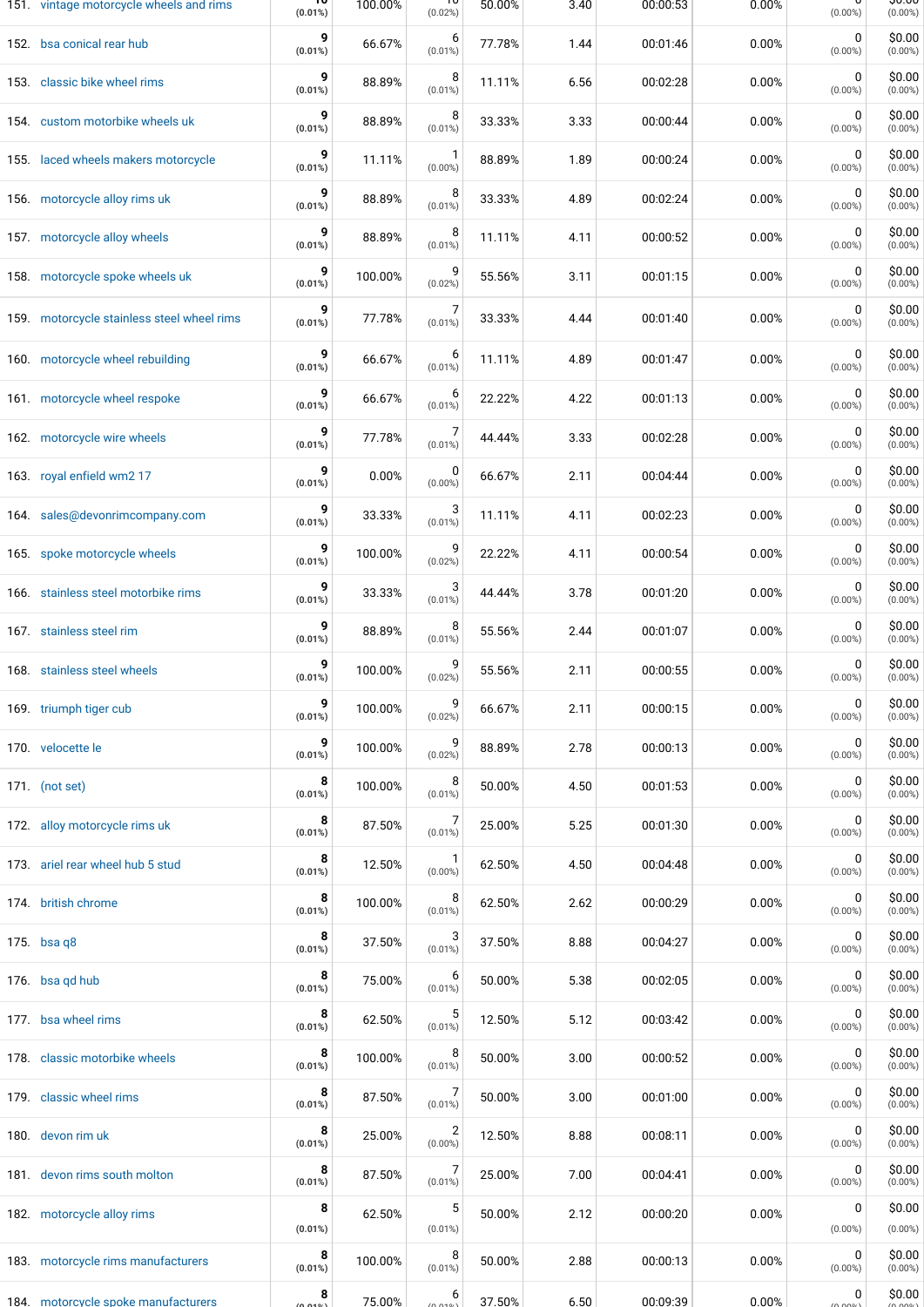|      | 185. motorcycle spokes for sale                        | 8<br>$(0.01\%)$ | 75.00%  | 6<br>$(0.01\%)$           | 37.50% | 2.50  | 00:01:44 | 0.00% | 0<br>$(0.00\%)$           | \$0.00<br>$(0.00\%)$ |
|------|--------------------------------------------------------|-----------------|---------|---------------------------|--------|-------|----------|-------|---------------------------|----------------------|
|      | 186. motorcycle steel rims                             | 8<br>$(0.01\%)$ | 87.50%  | 7<br>$(0.01\%)$           | 0.00%  | 7.62  | 00:03:03 | 0.00% | 0<br>$(0.00\%)$           | \$0.00<br>$(0.00\%)$ |
|      | 187. motorcycle wheel rebuild                          | 8<br>$(0.01\%)$ | 87.50%  | 7<br>$(0.01\%)$           | 62.50% | 4.88  | 00:01:26 | 0.00% | 0<br>$(0.00\%)$           | \$0.00<br>$(0.00\%)$ |
|      | 188. size og g80 front wheel                           | 8<br>$(0.01\%)$ | 12.50%  | -1<br>$(0.00\%)$          | 62.50% | 2.12  | 00:04:51 | 0.00% | $\mathbf 0$<br>$(0.00\%)$ | \$0.00<br>$(0.00\%)$ |
|      | 189. stainless spokes motorcycle                       | 8<br>$(0.01\%)$ | 87.50%  | 7<br>$(0.01\%)$           | 25.00% | 4.75  | 00:02:32 | 0.00% | 0<br>$(0.00\%)$           | \$0.00<br>$(0.00\%)$ |
| 190. | twin leading shoe front brake for 1962<br>triumph t120 | 8<br>$(0.01\%)$ | 0.00%   | 0<br>$(0.00\%)$           | 37.50% | 1.88  | 00:03:08 | 0.00% | 0<br>$(0.00\%)$           | \$0.00<br>$(0.00\%)$ |
|      | 191. vintage motorcycle rims spokes                    | 8<br>$(0.01\%)$ | 37.50%  | 3<br>$(0.01\%)$           | 12.50% | 6.88  | 00:04:31 | 0.00% | 0<br>$(0.00\%)$           | \$0.00<br>$(0.00\%)$ |
|      | 192. vintage motorcycle wheel rims                     | 8<br>$(0.01\%)$ | 100.00% | 8<br>$(0.01\%)$           | 12.50% | 9.38  | 00:02:31 | 0.00% | 0<br>$(0.00\%)$           | \$0.00<br>$(0.00\%)$ |
|      | 193. www.devonrimcompany.co.uk                         | 8<br>(0.01%)    | 87.50%  | 7<br>$(0.01\%)$           | 12.50% | 6.25  | 00:03:24 | 0.00% | 0<br>$(0.00\%)$           | \$0.00<br>$(0.00\%)$ |
|      | 194. 2.15x 18 40 rim alu                               | 7<br>$(0.01\%)$ | 0.00%   | 0<br>$(0.00\%)$           | 0.00%  | 2.00  | 00:01:20 | 0.00% | 0<br>$(0.00\%)$           | \$0.00<br>$(0.00\%)$ |
|      | 195. aluminium motorcycle rims                         | 7<br>$(0.01\%)$ | 85.71%  | 6<br>$(0.01\%)$           | 42.86% | 2.14  | 00:00:23 | 0.00% | 0<br>$(0.00\%)$           | \$0.00<br>$(0.00\%)$ |
|      | 196. bsa bantam hubs                                   | 7<br>$(0.01\%)$ | 57.14%  | 4<br>$(0.01\%)$           | 28.57% | 5.00  | 00:01:09 | 0.00% | 0<br>$(0.00\%)$           | \$0.00<br>$(0.00\%)$ |
|      | 197. bsa bantam wheels for sale                        | 7<br>$(0.01\%)$ | 42.86%  | 3<br>$(0.01\%)$           | 71.43% | 1.43  | 00:00:13 | 0.00% | 0<br>$(0.00\%)$           | \$0.00<br>$(0.00\%)$ |
|      | 198. bsa c11g                                          | 7<br>$(0.01\%)$ | 85.71%  | 6<br>$(0.01\%)$           | 71.43% | 2.14  | 00:01:54 | 0.00% | 0<br>$(0.00\%)$           | \$0.00<br>$(0.00\%)$ |
|      | 199. bsa c12                                           | 7<br>$(0.01\%)$ | 57.14%  | 4<br>$(0.01\%)$           | 85.71% | 1.57  | 00:00:31 | 0.00% | 0<br>$(0.00\%)$           | \$0.00<br>$(0.00\%)$ |
|      | 200. bsa c15 wheel rims                                | 7<br>$(0.01\%)$ | 71.43%  | 5<br>$(0.01\%)$           | 28.57% | 3.00  | 00:01:15 | 0.00% | 0<br>$(0.00\%)$           | \$0.00<br>$(0.00\%)$ |
|      | 201. bsa crinkle hub                                   | 7<br>(0.01%)    | 85.71%  | 6<br>$(0.01\%)$           | 42.86% | 3.29  | 00:01:15 | 0.00% | 0<br>$(0.00\%)$           | \$0.00<br>$(0.00\%)$ |
|      | 202. bsa motorcycle rims                               | 7<br>(0.01%)    | 42.86%  | 3<br>$(0.01\%)$           | 28.57% | 3.43  | 00:03:44 | 0.00% | 0<br>$(0.00\%)$           | \$0.00<br>$(0.00\%)$ |
|      | 203. chrome motorcycle wheels                          | 7<br>$(0.01\%)$ | 100.00% | 7<br>$(0.01\%)$           | 28.57% | 4.14  | 00:00:59 | 0.00% | 0<br>$(0.00\%)$           | \$0.00<br>$(0.00\%)$ |
|      | 204. classic motorcycle rim                            | 7<br>$(0.01\%)$ | 28.57%  | 2<br>$(0.00\%)$           | 0.00%  | 3.29  | 00:05:41 | 0.00% | 0<br>$(0.00\%)$           | \$0.00<br>$(0.00\%)$ |
|      | 205. classic motorcycle wheel refurbishment            | 7<br>$(0.01\%)$ | 100.00% | 7<br>$(0.01\%)$           | 42.86% | 7.29  | 00:02:16 | 0.00% | 0<br>$(0.00\%)$           | \$0.00<br>$(0.00\%)$ |
|      | 206. cws devon rims                                    | 7<br>$(0.01\%)$ | 71.43%  | 5<br>$(0.01\%)$           | 14.29% | 11.14 | 00:06:18 | 0.00% | 0<br>$(0.00\%)$           | \$0.00<br>$(0.00\%)$ |
|      | 207. devon rim company co uk                           | 7<br>$(0.01\%)$ | 100.00% | 7<br>$(0.01\%)$           | 14.29% | 7.29  | 00:04:30 | 0.00% | 0<br>$(0.00\%)$           | \$0.00<br>$(0.00\%)$ |
|      | 208. devonshire wheels                                 | 7<br>$(0.01\%)$ | 57.14%  | 4<br>$(0.01\%)$           | 42.86% | 6.43  | 00:05:26 | 0.00% | 0<br>$(0.00\%)$           | \$0.00<br>$(0.00\%)$ |
|      | 209. dunlop alloy motorcycle rims                      | 7<br>$(0.01\%)$ | 71.43%  | 5<br>$(0.01\%)$           | 28.57% | 6.29  | 00:04:02 | 0.00% | 0<br>$(0.00\%)$           | \$0.00<br>$(0.00\%)$ |
|      | 210. dunlop rims velocette                             | 7<br>$(0.01\%)$ | 14.29%  | $\mathbf 1$<br>$(0.00\%)$ | 57.14% | 4.00  | 00:04:53 | 0.00% | 0<br>$(0.00\%)$           | \$0.00<br>$(0.00\%)$ |
|      | 211. greeves paddle hubs                               | 7<br>$(0.01\%)$ | 71.43%  | 5<br>$(0.01\%)$           | 14.29% | 4.00  | 00:01:50 | 0.00% | 0<br>$(0.00\%)$           | \$0.00<br>$(0.00\%)$ |
|      | 212. motorbike spokes                                  | 7<br>$(0.01\%)$ | 71.43%  | 5<br>$(0.01\%)$           | 28.57% | 5.71  | 00:02:31 | 0.00% | 0<br>$(0.00\%)$           | \$0.00<br>$(0.00\%)$ |
|      | 213. motorbike wheels uk                               | 7<br>$(0.01\%)$ | 100.00% | 7<br>$(0.01\%)$           | 42.86% | 4.29  | 00:00:35 | 0.00% | 0<br>$(0.00\%)$           | \$0.00<br>$(0.00\%)$ |
|      | 214. motorcycle hubs                                   | 7<br>$(0.01\%)$ | 71.43%  | 5<br>$(0.01\%)$           | 42.86% | 3.86  | 00:00:32 | 0.00% | 0<br>$(0.00\%)$           | \$0.00<br>$(0.00\%)$ |
|      | 215. motorcycle rim suppliers                          | 7<br>(0.01%)    | 85.71%  | 6<br>$(0.01\%)$           | 14.29% | 8.14  | 00:04:24 | 0.00% | 0<br>$(0.00\%)$           | \$0.00<br>$(0.00\%)$ |
|      | 216. motorcycle rims wheels                            | 7<br>(0.01%)    | 100.00% | 7<br>$(0.01\%)$           | 14.29% | 4.43  | 00:02:17 | 0.00% | 0<br>$(0.00\%)$           | \$0.00<br>$(0.00\%)$ |
|      | 217. motorcycle wheel builders bristol                 | 7<br>$(0.01\%)$ | 85.71%  | 6<br>$(0.01\%)$           | 28.57% | 4.14  | 00:01:42 | 0.00% | 0<br>$(0.00\%)$           | \$0.00<br>$(0.00\%)$ |

184. motorcycle spoke manufacturers **(0.01%)** 75.00% (0.01%) 37.50% 6.50 00:09:39 0.00% (0.00%) (0.00%)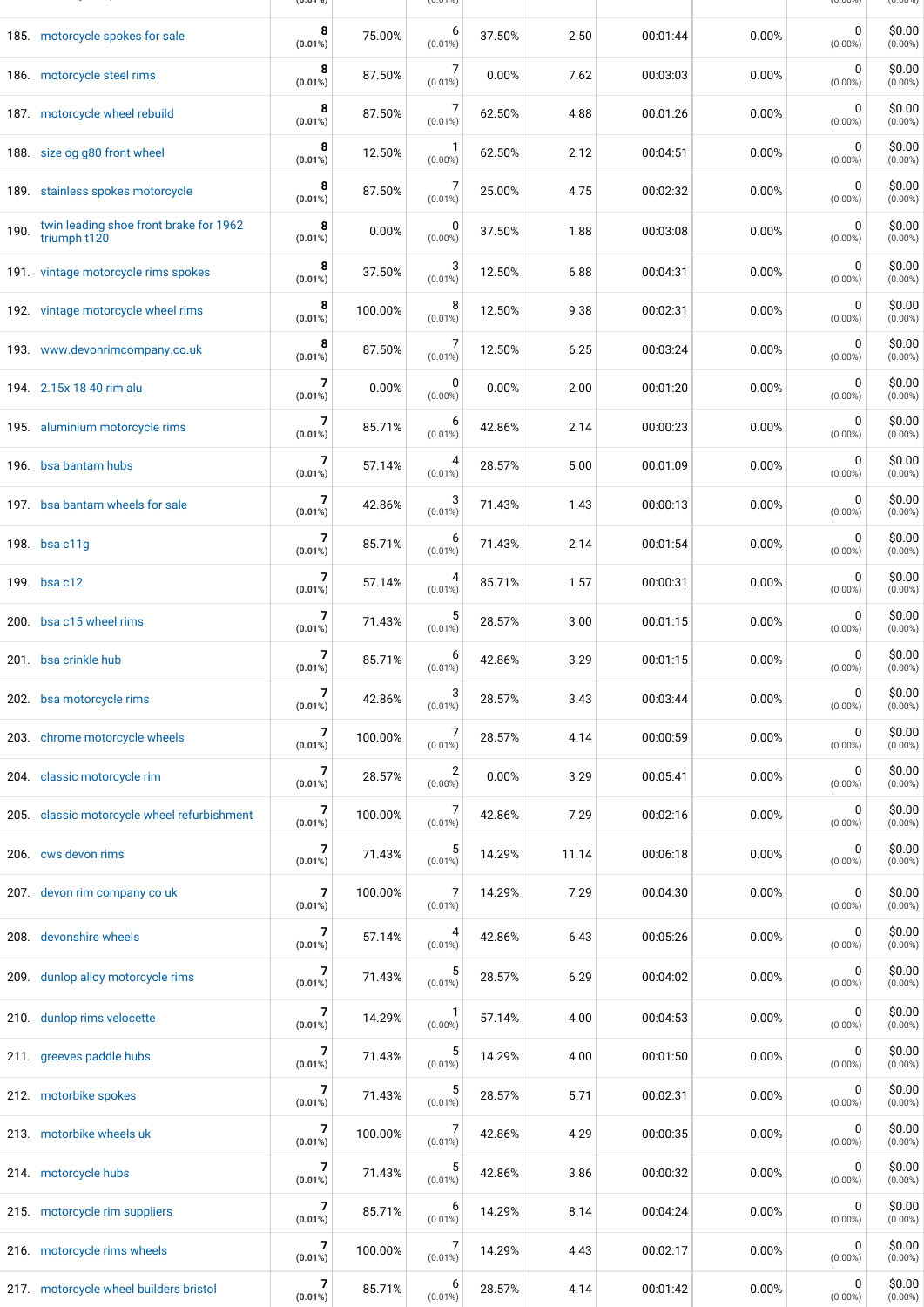| 218. motorcycle wheel builders devon       | 7<br>$(0.01\%)$ | 71.43%  | 5<br>$(0.01\%)$              | 28.57% | 4.86  | 00:00:59 | 0.00% | 0<br>$(0.00\%)$           | \$0.00<br>$(0.00\%)$ |
|--------------------------------------------|-----------------|---------|------------------------------|--------|-------|----------|-------|---------------------------|----------------------|
| 219. motorcycle wheel manufacturers uk     | 7<br>$(0.01\%)$ | 100.00% | $(0.01\%)$                   | 71.43% | 2.00  | 00:00:18 | 0.00% | 0<br>$(0.00\%)$           | \$0.00<br>$(0.00\%)$ |
| 220. motorcycle wheel rims and spokes uk   | 7<br>$(0.01\%)$ | 85.71%  | 6<br>$(0.01\%)$              | 28.57% | 9.00  | 00:04:06 | 0.00% | 0<br>$(0.00\%)$           | \$0.00<br>$(0.00\%)$ |
| 221. north devon rim company               | 7<br>$(0.01\%)$ | 71.43%  | 5<br>$(0.01\%)$              | 28.57% | 6.29  | 00:01:44 | 0.00% | 0<br>$(0.00\%)$           | \$0.00<br>$(0.00\%)$ |
| 222. rim manufacturers                     | 7<br>$(0.01\%)$ | 85.71%  | 6<br>$(0.01\%)$              | 85.71% | 1.29  | 00:00:30 | 0.00% | 0<br>$(0.00\%)$           | \$0.00<br>$(0.00\%)$ |
| 223. rims trade devon mark                 | 7<br>$(0.01\%)$ | 0.00%   | 0<br>$(0.00\%)$              | 0.00%  | 10.57 | 00:05:39 | 0.00% | $\mathbf 0$<br>$(0.00\%)$ | \$0.00<br>$(0.00\%)$ |
| 224. spoke wheels motorcycle               | 7<br>$(0.01\%)$ | 100.00% | 7<br>$(0.01\%)$              | 14.29% | 6.86  | 00:02:17 | 0.00% | $\mathbf 0$<br>$(0.00\%)$ | \$0.00<br>$(0.00\%)$ |
| 225. stainless motorcycle spokes           | 7<br>$(0.01\%)$ | 57.14%  | 4<br>$(0.01\%)$              | 42.86% | 3.29  | 00:00:57 | 0.00% | 0<br>$(0.00\%)$           | \$0.00<br>$(0.00\%)$ |
| 226. stainless rim                         | 7<br>$(0.01\%)$ | 100.00% | 7<br>$(0.01\%)$              | 85.71% | 2.29  | 00:00:56 | 0.00% | 0<br>$(0.00\%)$           | \$0.00<br>$(0.00\%)$ |
| 227. stainless steel spokes for motorcycle | 7<br>$(0.01\%)$ | 85.71%  | 6<br>$(0.01\%)$              | 57.14% | 2.29  | 00:00:22 | 0.00% | $\mathbf 0$<br>$(0.00\%)$ | \$0.00<br>$(0.00\%)$ |
| 228. steel wheel rim                       | 7<br>$(0.01\%)$ | 85.71%  | 6<br>$(0.01\%)$              | 42.86% | 2.57  | 00:00:24 | 0.00% | 0<br>$(0.00\%)$           | \$0.00<br>$(0.00\%)$ |
| 229. triumph tiger cub spokes              | 7<br>$(0.01\%)$ | 71.43%  | 5<br>$(0.01\%)$              | 57.14% | 2.71  | 00:01:54 | 0.00% | 0<br>$(0.00\%)$           | \$0.00<br>$(0.00\%)$ |
| 230. velocette mac ss spokes               | 7<br>$(0.01\%)$ | 14.29%  | $(0.00\%)$                   | 28.57% | 7.00  | 00:04:58 | 0.00% | $\mathbf 0$<br>$(0.00\%)$ | \$0.00<br>$(0.00\%)$ |
| 231. what does wm mean in motorcycle rims  | 7<br>$(0.01\%)$ | 14.29%  | $(0.00\%)$                   | 14.29% | 10.29 | 00:05:37 | 0.00% | 0<br>$(0.00\%)$           | \$0.00<br>$(0.00\%)$ |
| 232. wheel builders                        | 7<br>$(0.01\%)$ | 71.43%  | 5<br>$(0.01\%)$              | 28.57% | 11.71 | 00:04:10 | 0.00% | 0<br>$(0.00\%)$           | \$0.00<br>$(0.00\%)$ |
| 233. www.devonrimcompany                   | 7<br>$(0.01\%)$ | 42.86%  | 3<br>$(0.01\%)$              | 14.29% | 9.14  | 00:03:48 | 0.00% | $\mathbf 0$<br>$(0.00\%)$ | \$0.00<br>$(0.00\%)$ |
| 234. aliminiun flanged wheel rims          | 6<br>$(0.01\%)$ | 0.00%   | 0<br>$(0.00\%)$              | 50.00% | 3.67  | 00:05:33 | 0.00% | 0<br>$(0.00\%)$           | \$0.00<br>$(0.00\%)$ |
| 235. british motorcycle wheel rims         | 6<br>$(0.01\%)$ | 66.67%  | 4<br>$(0.01\%)$              | 16.67% | 6.33  | 00:04:14 | 0.00% | 0<br>$(0.00\%)$           | \$0.00<br>$(0.00\%)$ |
| 236. bsa bantam rims                       | 6<br>$(0.01\%)$ | 33.33%  | $\overline{2}$<br>$(0.00\%)$ | 16.67% | 4.83  | 00:01:53 | 0.00% | 0<br>$(0.00\%)$           | \$0.00<br>$(0.00\%)$ |
| 237. bsa c12 wheels                        | 6<br>(0.01%)    | 100.00% | 6<br>$(0.01\%)$              | 50.00% | 1.67  | 00:01:35 | 0.00% | 0<br>$(0.00\%)$           | \$0.00<br>$(0.00\%)$ |
| 238. bsa c15 wheels                        | 6<br>$(0.01\%)$ | 100.00% | 6<br>$(0.01\%)$              | 66.67% | 1.67  | 00:00:25 | 0.00% | 0<br>$(0.00\%)$           | \$0.00<br>$(0.00\%)$ |
| 239. chrome plating devon                  | 6<br>$(0.01\%)$ | 100.00% | 6<br>$(0.01\%)$              | 83.33% | 1.83  | 00:00:20 | 0.00% | 0<br>$(0.00\%)$           | \$0.00<br>$(0.00\%)$ |
| 240. classic bike wheel building           | 6<br>(0.01%)    | 100.00% | 6<br>$(0.01\%)$              | 16.67% | 4.83  | 00:03:14 | 0.00% | 0<br>$(0.00\%)$           | \$0.00<br>$(0.00\%)$ |
| 241. classic triumph motorcycle wheels     | 6<br>$(0.01\%)$ | 83.33%  | 5<br>(0.01%)                 | 16.67% | 5.67  | 00:02:00 | 0.00% | 0<br>$(0.00\%)$           | \$0.00<br>$(0.00\%)$ |
| 242. classic wheel rims motorcycles        | 6<br>(0.01%)    | 50.00%  | 3<br>$(0.01\%)$              | 66.67% | 2.50  | 00:00:33 | 0.00% | 0<br>$(0.00\%)$           | \$0.00<br>$(0.00\%)$ |
| 243. d.i.d motorcycle wheel rims           | 6<br>$(0.01\%)$ | 100.00% | 6<br>$(0.01\%)$              | 83.33% | 1.67  | 00:00:08 | 0.00% | 0<br>$(0.00\%)$           | \$0.00<br>$(0.00\%)$ |
| 244. devon+rim+company                     | 6<br>$(0.01\%)$ | 66.67%  | 4<br>$(0.01\%)$              | 0.00%  | 10.67 | 00:07:58 | 0.00% | 0<br>$(0.00\%)$           | \$0.00<br>$(0.00\%)$ |
| 245. did motorcycle wheel rims             | 6<br>(0.01%)    | 66.67%  | 4<br>$(0.01\%)$              | 0.00%  | 5.50  | 00:01:11 | 0.00% | 0<br>$(0.00\%)$           | \$0.00<br>$(0.00\%)$ |
| 246. did wheel rims                        | 6<br>$(0.01\%)$ | 100.00% | $(0.01\%)$                   | 16.67% | 4.67  | 00:01:28 | 0.00% | 0<br>$(0.00\%)$           | \$0.00<br>$(0.00\%)$ |
| 247. drop centre rim                       | 6<br>$(0.01\%)$ | 100.00% | 6<br>$(0.01\%)$              | 83.33% | 1.17  | 00:00:07 | 0.00% | 0<br>$(0.00\%)$           | \$0.00<br>$(0.00\%)$ |
| 248. greeves wheels                        | 6<br>(0.01%)    | 66.67%  | 4<br>$(0.01\%)$              | 33.33% | 8.33  | 00:02:12 | 0.00% | 0<br>$(0.00\%)$           | \$0.00<br>$(0.00\%)$ |
| 249. japanese motorcycle wheel rims        | 6<br>$(0.01\%)$ | 50.00%  | 3<br>$(0.01\%)$              | 0.00%  | 4.83  | 00:01:44 | 0.00% | 0<br>$(0.00\%)$           | \$0.00<br>$(0.00\%)$ |
| 250. le velocette                          | 6<br>$(0.01\%)$ | 66.67%  | 4<br>$(0.01\%)$              | 83.33% | 1.33  | 00:00:13 | 0.00% | 0<br>$(0.00\%)$           | \$0.00<br>$(0.00\%)$ |